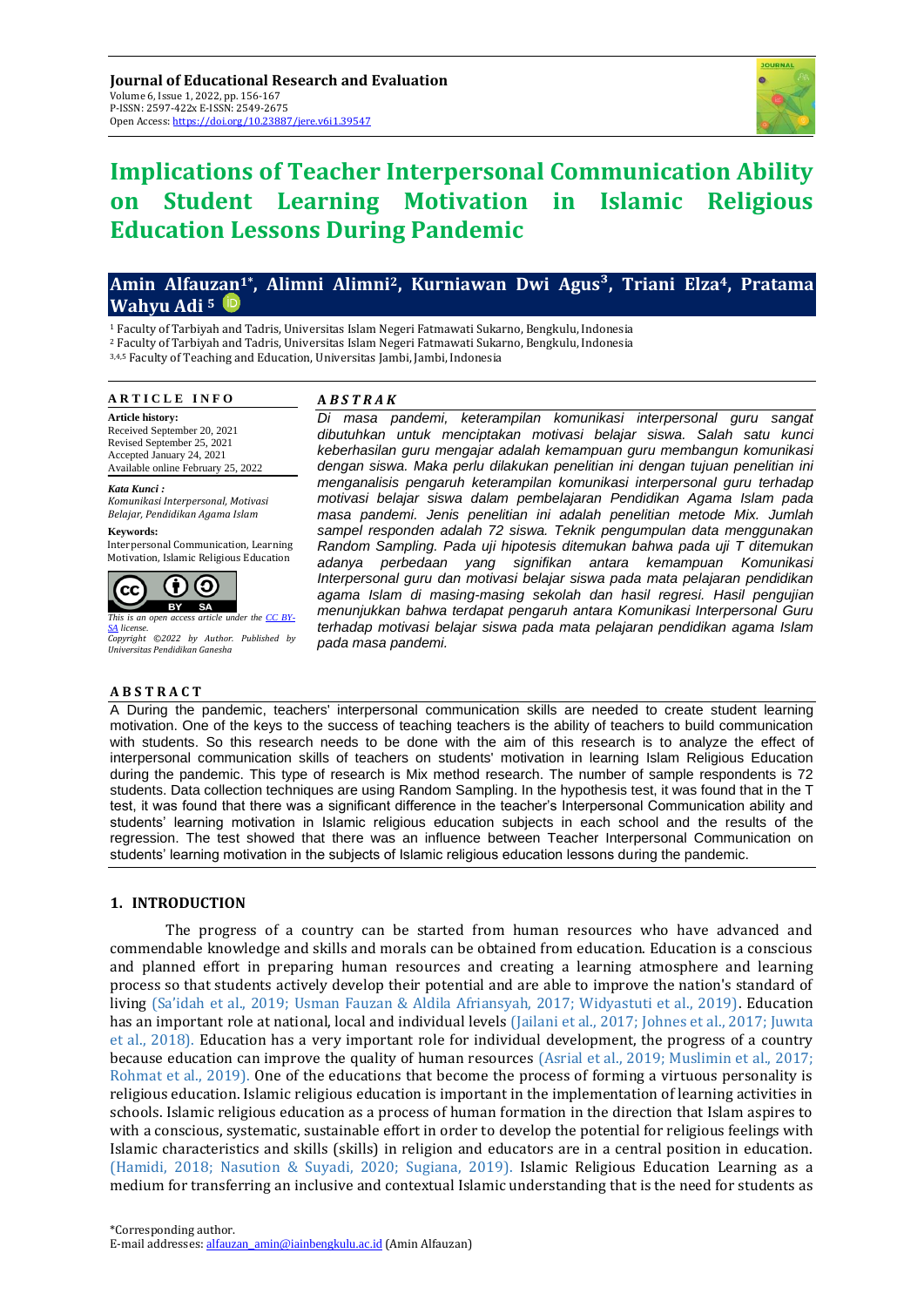a whole which is expected to provide permanent changes, both in cognitive, affective and psychomotor, therefore improving the quality of the question instruments in the assessment of Islamic Religious Education is an important thing and need to do (Ahmad & Sukiman, 2019; Hamid, 2018; Priatna, 2018). In the subject of Islamic Religious Education there are several aspects of assessment which are actually seen in terms of the learning process, there are four important affective aspects of characteristics, namely: attitudes, interests, self-concept, and values and in Islam it is taught to be tolerant (Baharun & Awwaliyah, 2017; Bali & Musrifah, 2020; Hidayat & Syafe'i, 2018). The condition of the covid-19 outbreak makes it difficult for students to understand the material presented by the teacher.

So, on today situation distance learning is a solution to overcome difficulties in carrying out faceto-face learning (Herliandry & Suban, 2020). Motivation in students to continue to learn must be grown so that they can participate in learning with enthusiasm even though they are online. Motivation as a determining factor and functions to generate, underlie and direct learning actions as well as all elements that form student motivation need to be considered in the teaching and learning process where learning motivation is all driving forces that are realized to come from mental impulses, both from within which include indicators of awareness and independence. as well as from outside students to encourage students towards individual learning behavior (Hariri et al., 2020; Marisa et al., 2018; Misnah, 2019). Extrinsic motivation comes in various forms that vary in the level of relative autonomy, arising as a result of influences from outside the individual, such as: invitations, orders, even coercion from others, thus students will do something (Daniati et al., 2020; Hornstra et al., 2018; Winata et al., 2019). Intrinsic motivation is characterized by participation in seeking pleasure and enjoyment, where the activity itself becomes the goal to increase student motivation. School administrators and teachers must be willing to spend a lot of time and energy to improve the effectiveness and efficiency of the delivery system Education. Motivation is needed especially when students read and analyze long discourse (Aprilia et al., 2020; Demirdağ, 2021; Franco et al., 2019). Another factor that affects student learning outcomes is the approach factor in the form of interpersonal communication processes between teachers and students.

From this, good communication between teachers and students is needed in learning activities. Communication is one of the most important interpersonal processes in organizations where in interpersonal communication, there will be an increase in the closeness of relationships between individuals, an effective communication tool for teaching second language classes (Mataputun & Saud, 2020; Paepe et al., 2018; Sabanci et al., 2016). Effective communication is communication that produces certain effects according to the intended purpose, such as a positive reciprocal relationship between teachers and students that is important in the professional and personal characteristics of teaching. (Güleç & Leylek, 2018; Syafaruddin et al., 2020; Syofyan, 2018). One of the keys to the success of teaching teachers is the ability of teachers to build communication with students because this ability is very important because it has a direct impact on the quality of students' understanding of the material being taught. Therefore, teachers need to focus on teaching and learning methods and change the role of students into active learners who master critical thinking, teamwork, creativity, communication, and innovation (Afroni & Triana, 2018; Alhothali, 2021; Wahidin, 2015). Good and appropriate teacher interpersonal communication will affect work results.

This research is in line with previous research conducted by previous researcher which discusses the influence of teacher interpersonal communication in learning activities (Aprianti, 2018). However, in this previous study, only a relatively small sample was used and only one variable was used. So that this study complements previous research by using a fairly large sample and also using 2 variables that link the interpersonal communication skills of teachers and students' learning motivation in Islamic Religious Education subjects during the pandemic, and also this research is different from previous research where previous research was not conducted during the covid-19 pandemic and also at different school levels. This research is also in line with previous research which discusses student motivation in learning Islamic religious education (Nurhayati, 2014). However, in previous studies using only one variable, and in previous studies conducted before the covid-19 pandemic was endemic in the world and only carried out at the high school level, this research is a complement to previous research conducted to determine student learning motivation on student achievement in education Islam subjects during the pandemic at the junior high school level and two variables were used, namely the teacher's interpersonal communication skills on student motivation for Islamic Religious Education subjects during the Pandemic.

Based on the description that has been put forward by the researchers above, it shows that the ability of interpersonal communication in the subject of Islamic Religious Education is important for teachers. And in this pandemic period, students really need motivation in Islamic Religious Education learning activities. The urgency of this research is that teachers can improve their interpersonal communication skills to create student learning motivation during the pandemic, so the researchers aim to conduct research to analyze the interpersonal communication skills of teachers in Islamic Religious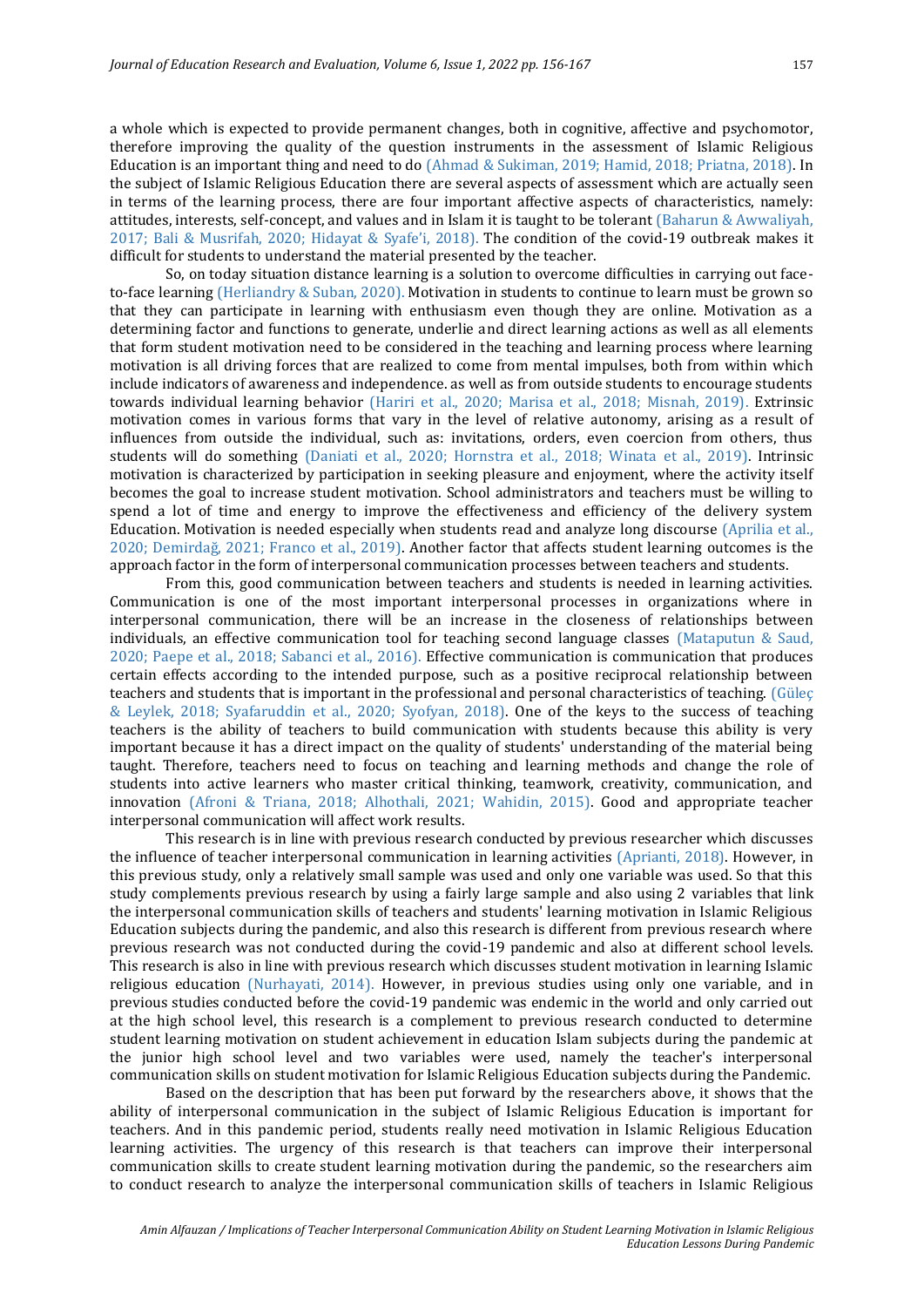Education learning and student learning motivation in learning activities during the covid-19 pandemic when. This study aims to analyze the effect of teacher interpersonal communication on student motivation in learning activities of Islamic religious education during the pandemic.

# **2. METHODS**

This type of research is Mix method research. The starting point is a review of the recent developments of the quantitative and qualitative paradigms, in an attempt to show how the boundaries of each can be seen as overlapping (Cortini, 2014). This mixed method has been developed from a simple research design to a complex framework with three existing paradigms: dialectical attitude, critical realism, and pragmatism. Quantitative methods are often called traditional, positivistic, scientific and discovery methods. Furthermore, the qualitative phase method is often referred to as a new, postposivistic, artistic and interpretive research method quantitatively by comparing 2 schools (Supriyati, 2015; Kasmawati & Desy Sulung Saputri, 2021). In this study, two variables were used, namely the independent variable (X) Teacher Interpersonal Communication and the dependent variable (Y) namely student motivation.

Population is a generalization area consisting of objects or subjects that have certain qualities and characteristics determined by the researcher to be studied and then draw conclusions (Sugiyono, 2017). Based on the above opinion, it can be concluded that the population is the whole of the object of investigation or research that will be used as a source of data for the problems to be studied. The population in this study was conducted at 2 junior high schools with 36 students in each class at SMPN 20 Jambi City and SMPN 20 Bengkulu. This research was conducted in July of the 2021 academic year. In this study, researchers took a random sample with 36 students of SMPN 20 Jambi City and 36 students of SMPN 20 Bengkulu with a total sample of 72 students. While the sample is part of the number and characteristics possessed by the population (Sugiyono, 2019). The sampling technique in this study using the Random Sampling technique, namely the technique of determining the sample by doing randomly regardless of the strata that exist in the population ( Sugiyono, 2017; Ames et al., 2019; Campbell et al., 2020).

The instruments used in this study were questionnaires and interviews. The use of Likert scale is used in questionnaires, the respondent's assessment is determined from the respondent's level of agreement with the question. The alternative used by the researcher for positive statements is the alternative strongly agree (SS) with 5 points, agree (S) with 4 points, neutral (N) with 3 points, disagree (TS) with 2 points, and strongly disagree with points 1. As for the alternative negative statements, namely strongly agree (SS) with 1 point, agree (S) with 2 points, neutral (N) with 3 points, disagree (TS) with 4 points, and strongly disagree with 5. The table of Teacher Interpersonal Communication questionnaire on Islamic religious education subjects were shown on Table 1.

**Table 1.** Teacher Interpersonal Communication Questionnaire Grid on Islamic Religious Education Subjects

|    | Indicator                                | <b>Question Items</b> | amount          |    |
|----|------------------------------------------|-----------------------|-----------------|----|
| No |                                          | <b>Positive</b>       | <b>Negative</b> |    |
|    | <i><b>Openness</b></i>                   | ı,                    | 3, 4, 5         |    |
|    | Provide support and motivation to others | 6.7.8                 | (10)            |    |
|    | Amount                                   |                       |                 | 10 |

The table of learning motivation questionnaires on Islamic religious education subjects are shown on Table 2.

| Table 2. Grid of Learning Motivation Questionnaire in Islamic Religious Education Subjects |  |  |
|--------------------------------------------------------------------------------------------|--|--|
|                                                                                            |  |  |

|    |                                    | <b>Question Items</b> |                 |        |
|----|------------------------------------|-----------------------|-----------------|--------|
| No | Indicator                          | <b>Positive</b>       | <b>Negative</b> | Amount |
|    | Interest and keenness in learning. | 1,2,3                 | 4.5             |        |
|    | Independent in learning.           | 6.7                   | 8, 9, 10        |        |
|    | Perseverance in learning           | 11,12,13              | 14.15           |        |
|    | Amount                             |                       |                 | 15     |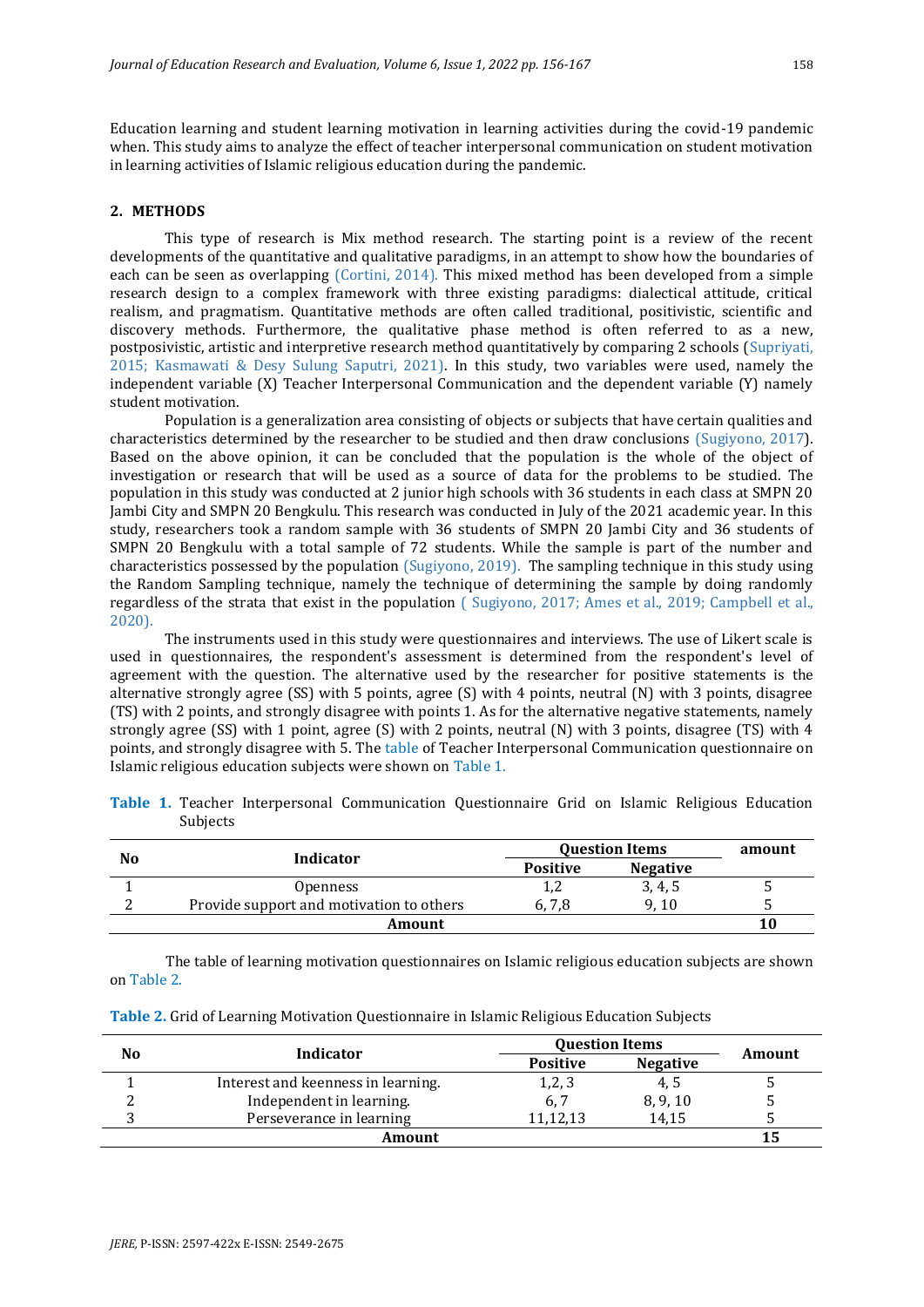The description of the category of teacher communication in Islamic religious education subjects is is shown on Table 3.

| Category      | Indicator Interval |                |
|---------------|--------------------|----------------|
|               | <b>Openness</b>    | Giving rewards |
| Very not good | $3.0 - 5.25$       | $3.0 - 5.25$   |
| Not good      | 5.35-7.50          | 5.35-7.50      |
| Good          | 7.60-9.75          | 7.60-9.75      |
| Very good     | $9.85 - 12.0$      | $9.85 - 12.0$  |

**Table 3**. Categories of Teacher Communication in Islamic Religious Education Subjects

The description of the category of student learning motivation in Islamic religious education subjects are shown on Table 4.

|               | <b>Indicator Interval</b>                                 |                             |                          |  |  |  |  |  |  |
|---------------|-----------------------------------------------------------|-----------------------------|--------------------------|--|--|--|--|--|--|
| Category      | <b>Interest and sharpness</b><br>of attention in learning | Independent in<br>learning. | Perseverance in learning |  |  |  |  |  |  |
| Very not good | $5.0 - 8.75$                                              | $5.0 - 8.75$                | $5.0 - 8.75$             |  |  |  |  |  |  |
| Not good      | 8.85 - 12.5                                               | $8.85 - 12.5$               | 8.85 - 12.5              |  |  |  |  |  |  |
| Good          | 12.6 - 16.25                                              | 12.6 - 16.25                | 12.6 - 16.25             |  |  |  |  |  |  |
| Very good     | 16.35-20.0                                                | 16.35-20.0                  | 16.35-20.0               |  |  |  |  |  |  |

**Table 4**. Categories of Student Learning Motivation in Islamic Religious Education Subjects

The procedure of this research started from preparing questionnaires and interview questions for students and teachers of SMPN 20 Jambi City and SMPN 20 Bengkulu. Next, submit an application for an observation permit to the intended school and make observations. Data collection method using observation (Sintawati & Abdurrahman, 2020). Then proceed with conducting interviews to strengthen the results of quantitative data. In this research, to test the quantitative data in the form of a questionnaire, a hypothesis test was carried out consisting of a T test and a regression test. Prior to testing the hypothesis, a prerequisite test is carried out. Prerequisite tests carried out in this study were normality test, linearity test and homogeneity test. The normality test of the data distribution used was the Kolmogorov Smirnov test using SPSS. The homogeneity test of the data was carried out to see the level of homogeneity with the assumption that the data was homogeneous by looking at Levene's Test for Equality of Variance. The linearity test was carried out to determine whether two variables had a linear relationship or not (Dietmaier, 2017; John W Creswell, 2014; Sultoni et al., 2020). Then after the prerequisite test, the T test and Regression test hypotheses can be tested. The t-test serves to determine the comparison of the teacher's communication variables to students' learning motivation. Regression test serves to determine the effect of teacher communication variables on student learning motivation.

Although the researcher can choose between several available analytical techniques, the procedure of making comparisons, asking questions, and sampling based on evolving theoretical concepts are important features of the methodology (Strauss & Corbin, 1998). In collecting data, the first thing to do is to select students based on the categories given by the researcher, then give a questionnaire and conduct interviews about students' learning motivation. The data needed in this research were collected and obtained from SMPN 20 Jambi City and SMPN 20 Bengkulu. Then the questionnaire data was processed using the SPSS application. The use of the SPSS application serves to view descriptive statistics, test assumptions and test hypotheses.

# **3. RESULT AND DISCUSSION**

#### **Results**

The following describes the results of descriptive statistics on teacher communication variables and student motivation variables. Where the results obtained from the distribution of questionnaires and interviews at SMPN 20 Jambi City and SMPN 20 Bengkulu. The description of Teacher Interpersonal Communication on indicators of openness in Islamic religious education subjects is shown on Table 5.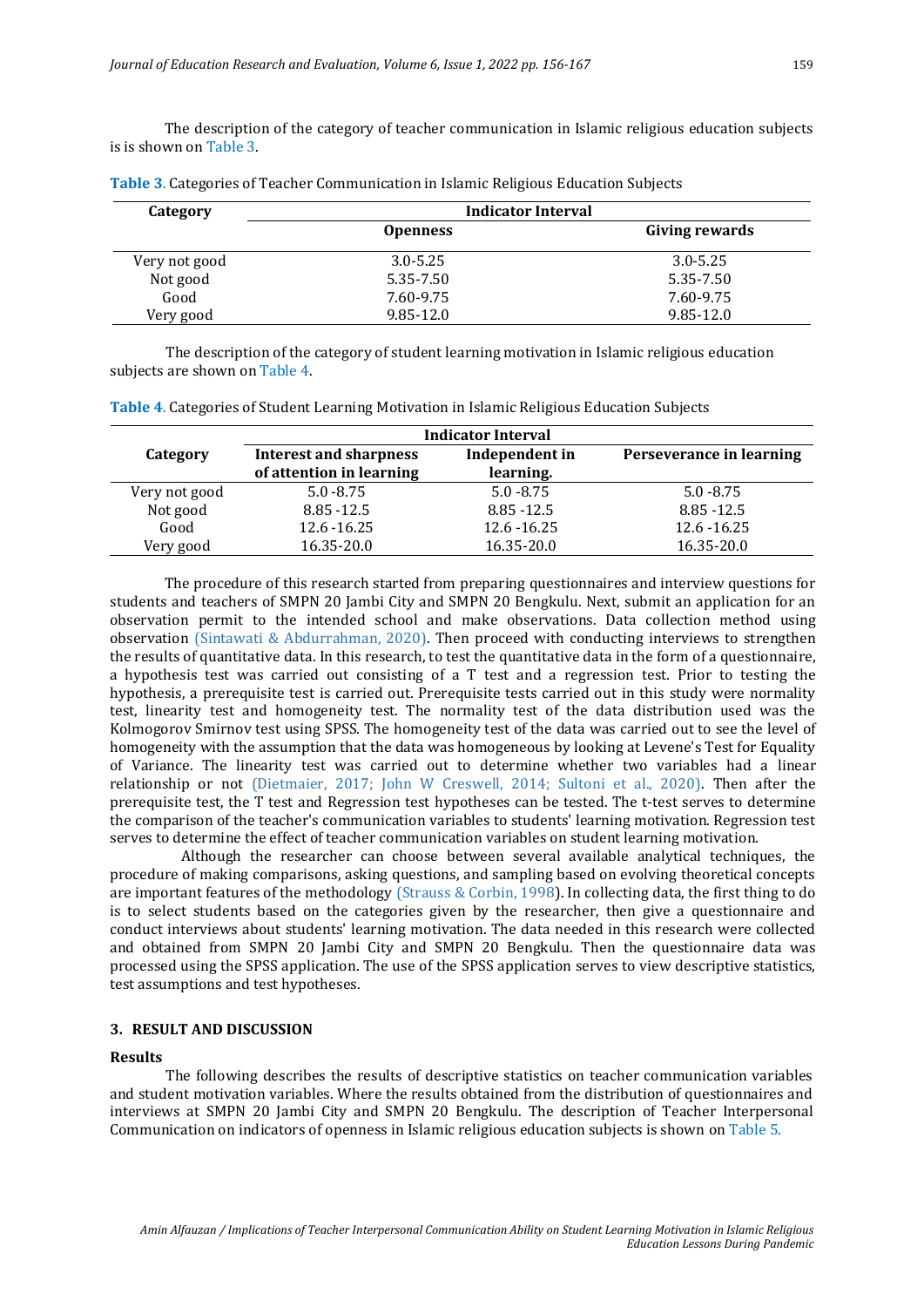| <b>School</b> | Category      | Interval      | F  | $\%$  | Mean | Med  | Min  | <b>Max</b> |
|---------------|---------------|---------------|----|-------|------|------|------|------------|
|               | Very not good | $3.0 - 5.25$  |    | 2.8%  |      |      |      |            |
| SMPN 20       | Not good      | 5.35-7.50     | 9  | 25%   | 2.35 | 2.00 | 1.00 | 4.00       |
| Kota Jambi    | Good          | 7.60-9.75     | 20 | 55.6% |      |      |      |            |
|               | Very good     | $9.85 - 12.0$ | 6  | 16.7% |      |      |      |            |
|               | Very not good | $3.0 - 5.25$  | 5  | 13.9% |      |      |      |            |
| SMPN 20       | Not good      | 5.35-7.50     | 10 | 27.8% | 2.47 | 2.00 | 1.00 | 4.00       |
| Bengkulu      | Good          | 7.60-9.75     | 10 | 27.8% |      |      |      |            |
|               | Very good     | $9.85 - 12.0$ | 11 | 35%   |      |      |      |            |

**Table 5**. Description of Teacher Interpersonal Communication on Indicators of Openness to Islamic Religious Education Subjects

From Table 5, it can be seen that the comparison with the good category at SMPN 20 Jambi City is higher than SMPN 20 Bengkulu so it can be said that SMPN 20 Jambi City is superior to SMPN 20 Bengkulu in indicators of openness in Islamic religious education subjects. The description of Teacher Interpersonal Communication on indicators of Providing support and motivation to others on Islamic religious education subjects is shown in Table 6.

**Table 6**. Description of Teacher Interpersonal Communication on Indicators Providing Support and Motivation to Others on Islamic Religious Education Subjects

| <b>School</b> | Category      | Interval      | F  | $\%$  | Mean | Med  | Min  | <b>Max</b> |
|---------------|---------------|---------------|----|-------|------|------|------|------------|
|               | Very not good | $3.0 - 5.25$  |    | 2.8%  |      |      |      |            |
| SMPN 20       | Not good      | 5.35-7.50     | 9  | 25%   | 2.86 | 3.00 | 2.00 | 4.00       |
| Kota Jambi    | Good          | 7.60-9.75     | 20 | 55.6% |      |      |      |            |
|               | Very good     | $9.85 - 12.0$ | 6  | 16.7% |      |      |      |            |
|               | Very not good | $3.0 - 5.25$  | 3  | 8.3%  |      |      |      |            |
| SMPN 20       | Not good      | 5.35-7.50     | 9  | 25%   | 2.47 | 2.00 | 1.00 | 4.00       |
| Bengkulu      | Good          | 7.60-9.75     | 20 | 55.6% |      |      |      |            |
|               | Very good     | $9.85 - 12.0$ | 4  | 11.1% |      |      |      |            |
|               |               |               |    |       |      |      |      |            |

From the Table 6, it can be seen that the comparison with the good category at SMPN 20 Jambi City is higher than SMPN 20 Bengkulu so it can be said that SMPN 20 Jambi City is superior to SMPN 20 Bengkulu in the indicators of Providing support and motivation to others in Islamic religious education subjects. The description of student learning motivation on indicators of interest and attention in learning in Islamic religious education subjects is shown in Table 7.

**Table 7.** Description of Student Learning Motivation on Indicators Of Interest and Sharpness in Learning in Islamic Religious Education Subjects

| <b>School</b> | Category      | Interval      | F  | $\%$  | Mean | Med  | Min  | <b>Max</b> |
|---------------|---------------|---------------|----|-------|------|------|------|------------|
|               | Very not good | $5.0 - 8.75$  | 4  | 11.1% |      |      |      |            |
| SMPN 20       | Not good      | $8.85 - 12.5$ | 11 | 30.6% | 2.86 | 3.00 | 1.00 | 4.00       |
| Kota Jambi    | Good          | 12.6 - 16.25  | 18 | 50%   |      |      |      |            |
|               | Very good     | 16.35-20.0    | 3  | 8.3%  |      |      |      |            |
|               | Very not good | $5.0 - 8.75$  |    | 2.8%  |      |      |      |            |
| SMPN 20       | Not good      | $8.85 - 12.5$ | 9  | 25%   | 2.69 | 3.00 | 1.00 | 4.00       |
| Bengkulu      | Good          | 12.6 - 16.25  | 20 | 55.6% |      |      |      |            |
|               | Very good     | 16.35-20.0    | 6  | 16.7% |      |      |      |            |

From the Table 7, it can be seen that the comparison with the good category at SMPN 20 Bengkulu is higher than SMPN 20 Jambi City so it can be said that SMPN 20 Bengkulu is superior to SMPN 20 Jambi City in indicators of interest and attention in learning in Islamic religious education subjects. The description of student learning motivation on the independent indicator in learning in Islamic religious education subjects is shown in Table 8.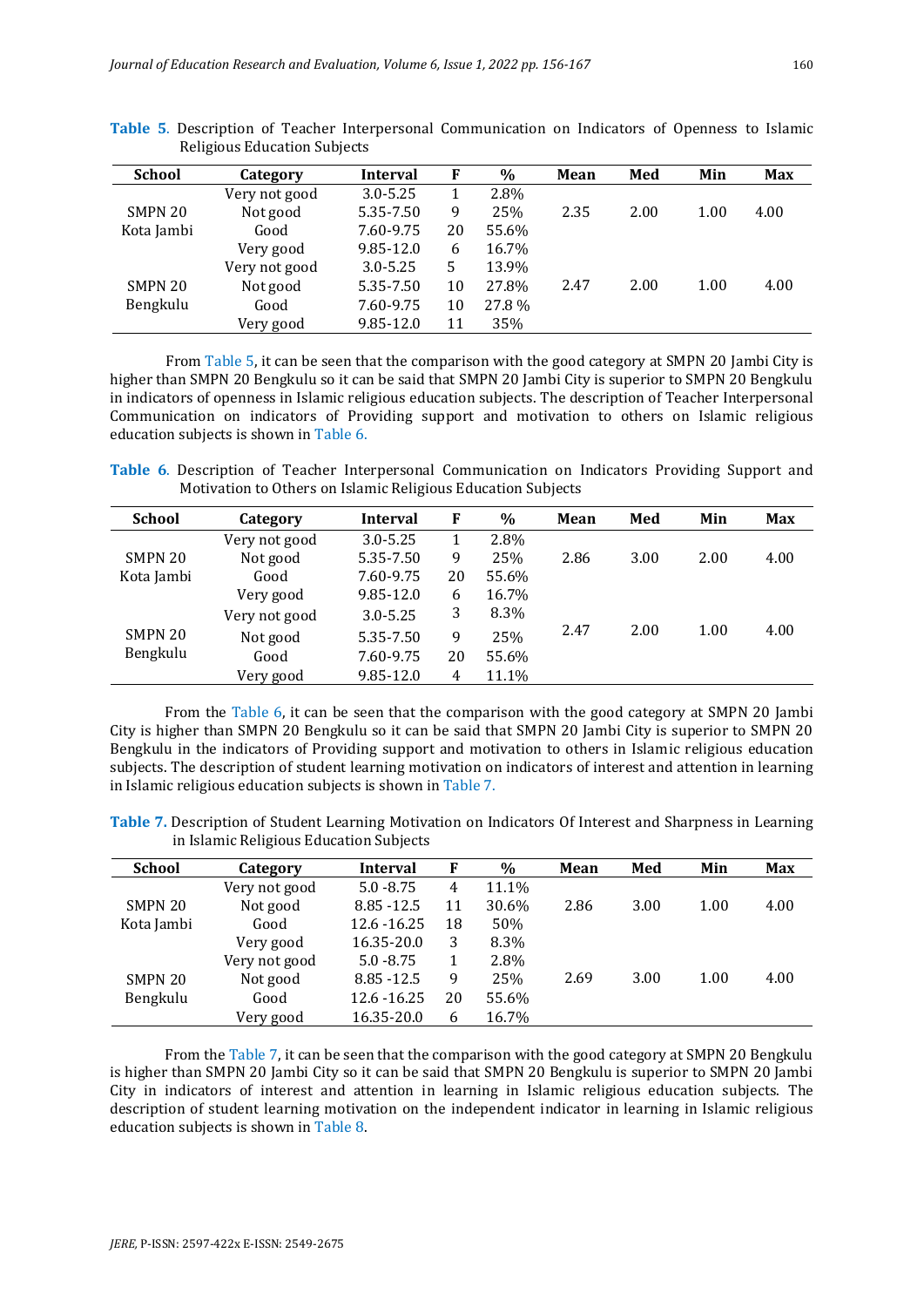| <b>School</b> | Category      | Interval      | F  | $\frac{0}{0}$ | Mean | Med  | Min  | <b>Max</b> |
|---------------|---------------|---------------|----|---------------|------|------|------|------------|
|               | Very not good | $5.0 - 8.75$  |    | 2.8%          |      |      |      |            |
| SMPN 20       | Not good      | $8.85 - 12.5$ | 9  | 25%           | 2.86 | 3.00 | 1.00 | 4.00       |
| Kota Jambi    | Good          | 12.6 - 16.25  | 20 | 55.6%         |      |      |      |            |
|               | Very good     | 16.35-20.0    | 6  | 16.7%         |      |      |      |            |
|               | Very not good | 5.0-8.75      | 3  | 8.3%          |      |      |      |            |
| SMPN 20       | Not good      | 8.85-12.5     | 10 | 27.8%         | 2.66 | 3.00 | 1.00 | 4.00       |
| Bengkulu      | Good          | 12.6-16.25    | 19 | 52.8%         |      |      |      |            |
|               | Very good     | 16.35-20.0    | 4  | 11.1%         |      |      |      |            |

**Table 8**. Description of Student Learning Motivation on Indicators of Independence in Learning in Islamic Religious Education Subjects

From the Table 8, it can be seen that the comparison with the good category at SMPN 20 Jambi City is higher than SMPN 20 Bengkulu so it can be said that SMPN 20 Jambi City is superior to SMPN 20 Bengkulu in the Independent indicator in learning in Islamic religious education subjects. The description of student learning motivation on the indicator of Perseverance in learning in Islamic religious education subjects is shown in Table 9.

**Table 9**. Description of Students' Learning Motivation on Indicators of Perseverance in learning in Islamic Religious Education Subjects

| <b>School</b> | Category      | Interval      | F  | $\%$  | Mean | Med  | Min  | <b>Max</b> |
|---------------|---------------|---------------|----|-------|------|------|------|------------|
|               | Very not good | $5.0 - 8.75$  | 5  | 13.9% |      |      |      |            |
| SMPN 20       | Not good      | $8.85 - 12.5$ | 4  | 11.1% | 2.86 | 3.00 | 1.00 | 4.00       |
| Kota Jambi    | Good          | 12.6 - 16.25  | 22 | 61.1% |      |      |      |            |
|               | Very good     | 16.35-20.0    | 5  | 13.9% |      |      |      |            |
|               | Very not good | $5.0 - 8.75$  | 4  | 11.1% |      |      |      |            |
| SMPN 20       | Not good      | 8.85-12.5     | 12 | 33.3% | 2.66 | 3.00 | 1.00 | 4.00       |
| Bengkulu      | Good          | 12.6-16.25    | 12 | 33.3% |      |      |      |            |
|               | Very good     | 16.35-20.0    | 8  | 22.2% |      |      |      |            |

From the table 9, it can be seen that the comparison with the good category at SMPN 20 Jambi City is higher than SMP 20 Bengkulu, so it can be said that SMPN 20 Jambi City is superior to SMPN 20 Bengkulu in the indicator of Perseverance in learning in Islamic religious education subjects.

#### **Analysis Prerequisite Test Normality test**

Normality test is a test that is useful for determining the data that has been collected is normally distributed or not. The data requirements are said to be normally distributed if the value of sig. > 0.05. The description of the results for the normality test of Teacher Interpersonal Communication and student learning motivation in Islamic religious education subjects is shown in the table 10.

**Table 10**. Description of the Normality Test of Teacher Interpersonal Communication and Student Learning Motivation in Islamic Religious Education Subjects

| Variable                                                                | <b>School</b>      | Sig.  |
|-------------------------------------------------------------------------|--------------------|-------|
| Teacher Interpersonal<br>Communication<br>Student's motivation to study | SMPN 20 Kota Jambi | 0.124 |
|                                                                         |                    | 0.241 |
|                                                                         | SMPN 20 Bengkulu   | 0.132 |
|                                                                         |                    | 0.141 |
|                                                                         | SMPN 20 Kota Jambi | 0.093 |
|                                                                         |                    | 0.084 |
|                                                                         | SMPN 20 Bengkulu   | 0.212 |
|                                                                         |                    | 0.224 |

Based on the Table 10, the normality test of Teacher Interpersonal Communication and student motivation in Islamic religious education subjects obtained results based on the Kolmogorov-Smirnov test with a significance value of  $> 0.05$ , it can be concluded that the data is normally distributed.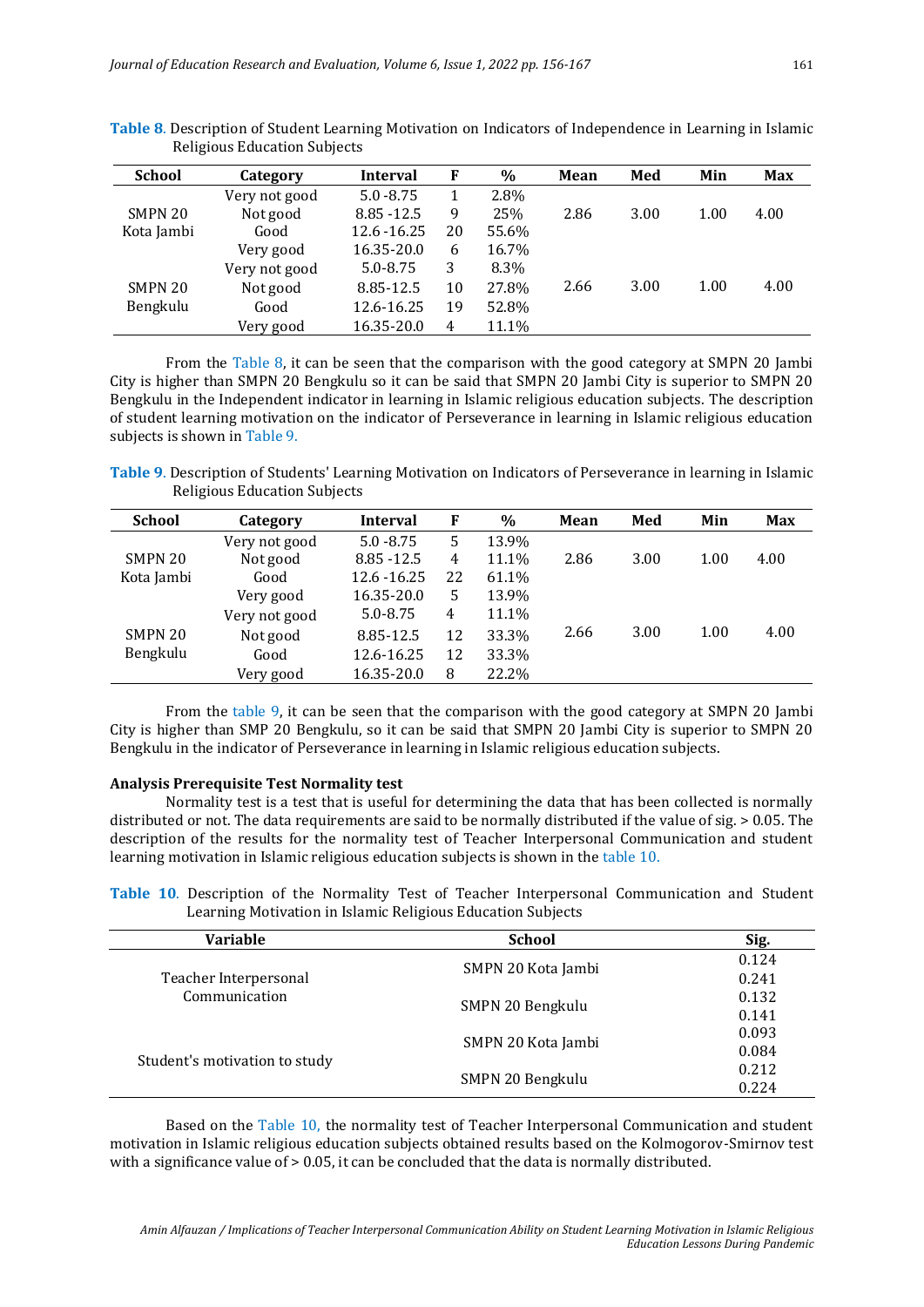### **Homogeneity test**

Homogeneity test is a test used to determine whether the variance of the data distribution is the same (homogeneous) or not the same (non-homogeneous). The data requirements are said to be homogeneous if the value of sig.> 0.05. The description of the results for the homogeneity test of Teacher Interpersonal Communication and student learning motivation in Islamic religious education subjects is shown in the Table 11.

**Table 11.** Description of the Homogeneity Test of Teacher Interpersonal Communication and Student Learning Motivation on Islamic Religious Education Subjects

| <b>Variable</b>                     | <b>School</b>      | Sig.  |
|-------------------------------------|--------------------|-------|
| Teacher Interpersonal Communication | SMPN 20 Kota Jambi | 0.421 |
|                                     | SMPN 20 Bengkulu   | 0,643 |
| Student's motivation to study       | SMPN 20 Kota Jambi | 0,125 |
|                                     | SMPN 20 Bengkulu   | 0.254 |

Based on the Table 11, it is obtained, the results of the homogeneity test of Teacher Interpersonal Communication and student learning motivation in Islamic religious education subjects that are obtained are significance values > 0.05, it can be concluded that the data is homogeneous.

#### **Linearity test**

Linearity test is a test used to determine the form of the relationship between the independent variable and the dependent variable. The data conditions are said to be related if the value of sig. < 0.05. The description of the results for the linearity test of Teacher Interpersonal Communication and student learning motivation in Islamic religious education subjects is shown in Table 12.

**Table 12**. Description of the results of the Linearity Test of Teacher Interpersonal Communication and Student Learning Motivation in Islamic Religious Education Subjects

| Variable                                | School             | Sig   |
|-----------------------------------------|--------------------|-------|
| Teacher Interpersonal Communication and | SMPN 20 Kota Jambi | 0.031 |
| <b>Student Learning Motivation</b>      | SMPN 20 Bengkulu   | 0.025 |

Based on Table 12, the results obtained from the linearity test of Teacher Interpersonal Communication and student learning motivation in Islamic religious education subjects, namely the significance value  $\leq$  0.05, it can be concluded that there is a linear relationship between Teacher Interpersonal Communication and student learning motivation in Islamic religious education subjects.

#### **Hypothesis test**

In this hypothesis test, the tests carried out are T test and regression test. The T test aims to analyze the difference in the average sample taken. While the Regression Test aims to analyze whether the independent variable has an effect on the dependent variable.

**T-test**

The description of the results for the T test between SMP 20 Jambi City and SMP 20 Bengkulu with the variables of Teacher Interpersonal Communication and student learning motivation in Islamic religious education subjects is shown in table 13.

**Table 13.** Description of the Correlation Test of Teacher Interpersonal Communication and Student Learning Motivation in Islamic Religious Education Subjects

| <b>Variable</b>                     | <b>School</b>      | Sig. (2-tailed) |  |
|-------------------------------------|--------------------|-----------------|--|
|                                     | SMPN 20 Kota Jambi | 0,045           |  |
| Teacher Interpersonal Communication | SMPN 20 Bengkulu   | 0,038           |  |
| Student's motivation to study       | SMPN 20 Kota Jambi | 0,042           |  |
|                                     | SMPN 20 Bengkulu   | 0.047           |  |

Based on the table 13, it is obtained the results of the correlation test are sig. (2-tailed) <0.05, it can be concluded that there is a significant difference between SMPN 20 Jambi City and SMPN 20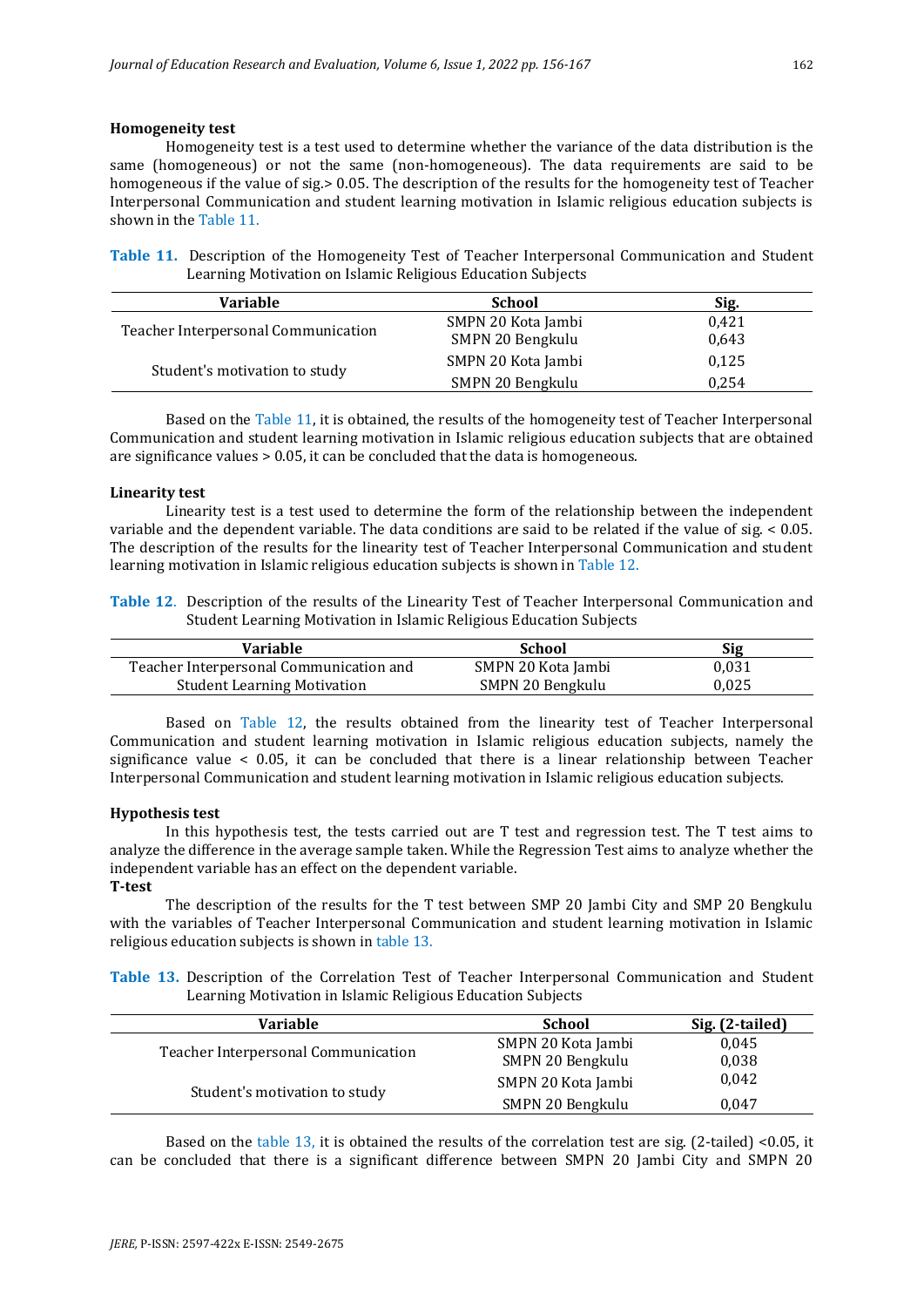Bengkulu on the variable Teacher Interpersonal Communication and student learning motivation at Islamic religious education subjects.

### **Regression Test**

The description of the results for the Regression test between Teacher Interpersonal Communication and student learning motivation in Islamic religious education subjects is shown in Table 14.

**Table 14.** Description of Teacher Interpersonal Communication Regression Test and Student Motivation in Islamic Religious Education Subjects

| <b>Schools</b> | <b>Unstandardized Coefficients</b> |                   | <b>Standardized Coefficients</b> | т      |      |
|----------------|------------------------------------|-------------------|----------------------------------|--------|------|
|                |                                    | <b>Std. Error</b> | <b>Beta</b>                      |        | Sig. |
| SMPN 20 Kota   | 64.675                             | 3.456             |                                  | 12,370 | .012 |
| Jambi          | .057                               | .056              | .055                             | .303   | .026 |
| SMPN 20        | 85.783                             | 6.643             |                                  | 13,200 | .010 |
| Bengkulu       | .087                               | .074              | .078                             | .406   | 049  |

Based on the Table 14, it is obtained, the results of the Regression test are the value of sig. (2 tailed) < 0.05, so it can be concluded that there is an influence between Teacher Interpersonal Communication and student learning motivation in Islamic religious education subjects.

#### **Results of interviews with students**

Based on the results of interviews, most students or about 4 out of 5 students stated that teachers can communicate openly with students during learning, and the rest stated that teachers did not apply open communication during learning. Then in learning process students get motivation or support from the teacher who teaches, some students say they get motivation from the teacher in the form of motivational words, there are also teachers who provide motivation through life stories or experiences. Encouraging students to learn independently is also an impact of interpersonal communication. From the results of interviews, it was found that interpersonal communication encourages students to learn independently, and independently. Lastly, interpersonal communication also affects student learning outcomes, based on the results of interviews most of students state that interpersonal communication helps them achieve learning targets and make learning more useful.

#### **Discussion**

This study uses a mix method where quantitative data is explained by qualitative data. The results of descriptive statistics on Teacher Interpersonal Communication on indicators of openness in Islamic religious education subjects obtained a comparison with the good category at SMPN 20 Jambi City higher than SMPN 20 Bengkulu so it can be said that SMPN 20 Jambi City is superior to SMPN 20 Bengkulu in indicators of openness in subjects' Islamic religious education. Then the descriptive statistical results of Teacher Interpersonal Communication on the indicators of Providing support and motivation to others on Islamic religious education subjects obtained a comparison with the good category at SMPN 20 Jambi City higher than SMPN 20 Bengkulu so it can be said that SMPN 20 Jambi City is superior to SMPN 20 Bengkulu in indicators Providing support and motivation to others on Islamic religious education subjects. Then on the variable of student learning motivation on the indicators of interest and attention in learning in Islamic religious of education subjects, a comparison with the good category of SMPN 20 Bengkulu is higher than SMPN 20 Jambi City so it can be said that SMPN 20 Bengkulu is superior to SMPN 20 Jambi City in terms of indicators of interest and sharpness in learning in Islamic religious education subjects. Furthermore, on the independent indicator of learning acuity in Islamic religious education subjects, a comparison with the good category at SMPN 20 Jambi City is higher than SMPN 20 Bengkulu so it can be said that SMPN 20 Jambi City is superior to SMPN 20 Bengkulu in the Independent indicator in learning on subjects' Islamic education. Then it can be seen that the comparison with the good category at SMPN 20 Jambi City is higher than SMPN 20 Bengkulu so it can be said that SMPN 20 Jambi City is superior to SMPN 20 Bengkulu in the indicator of Perseverance in learning in Islamic religious education subjects. After the description of the descriptive statistical results, the assumption test is then carried out.

The assumption test used is the test of normality, homogeneity, and linearity. The description of the results for the normality test of Teacher Interpersonal Communication and student learning motivation on Islamic religious education subjects obtained the normality test of Teacher Interpersonal Communication and student learning motivation on Islamic religious education subjects obtained results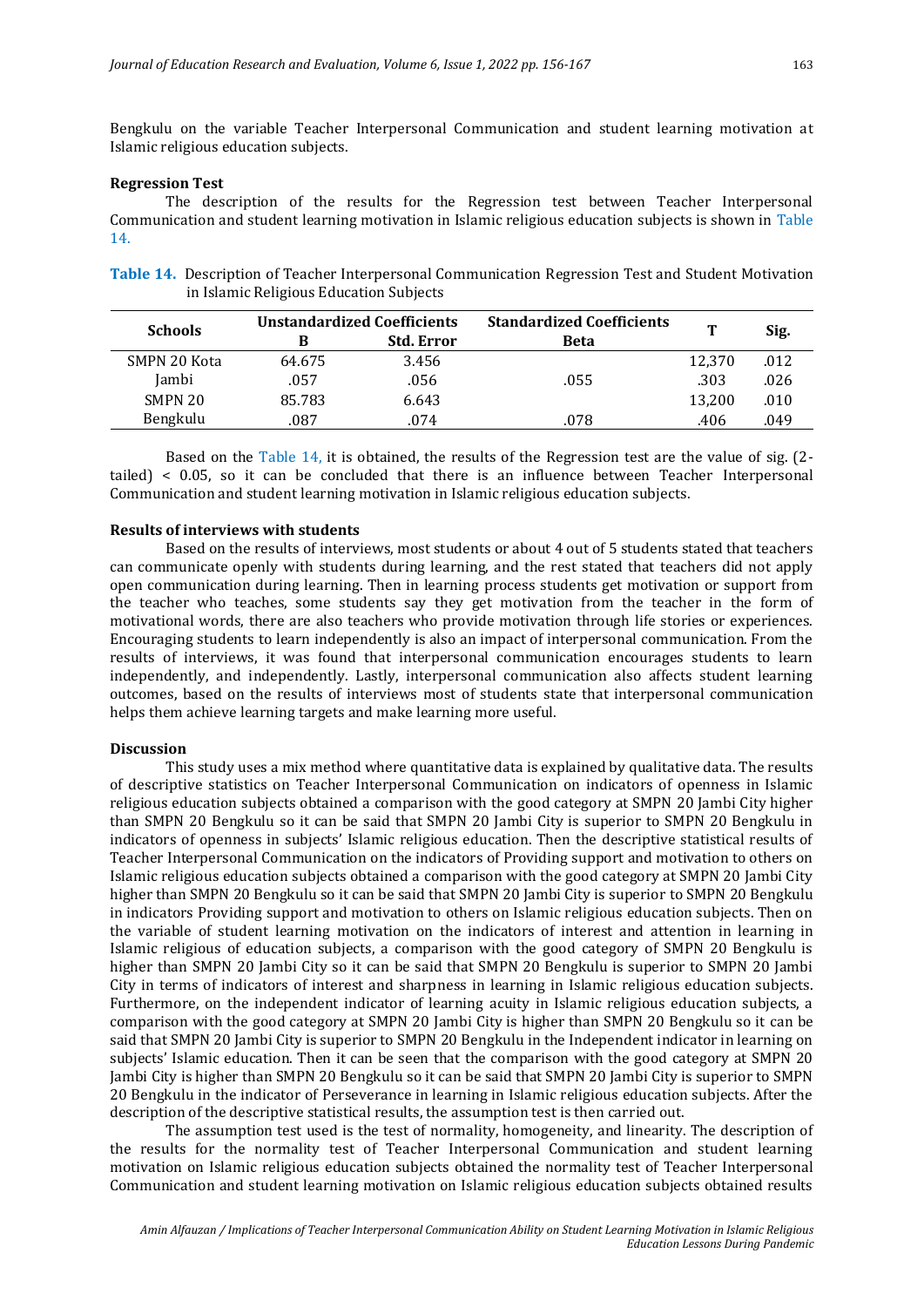based on Kolmogorov-Smirnov test significance value > from 0.05, it can be concluded data is normally distributed. Then the description of the results for the homogeneity test of Teacher Interpersonal Communication and student learning motivation in Islamic religious education subjects obtained results from the homogeneity test of Teacher Interpersonal Communication and student learning motivation on Islamic religious education subjects obtained is a significance value > 0.05, it can be concluded that the data is homogeneous. Furthermore, the description of the results for the linearity test of Teacher Interpersonal Communication and student learning motivation in Islamic religious education subjects obtained results from the linearity test of Teacher Interpersonal Communication and student learning motivation in Islamic religious education subjects, namely the significance value < 0.05, it can be concluded that there is a linear relationship between Teacher Interpersonal Communication and student motivation in Islamic religious education subjects. From the results obtained, it can be seen that the data meets the requirements, namely the data is normally distributed, the data is homogeneous and the data obtained is linear (Sudaryono, 2021). After testing the assumptions, the hypothesis are tested, namely the T test and regression test.

The T test is basically carried out to test the effect of an independent variable on the dependent variable through differences in the dependent variable in the two sample groups (Payadnya & Jayantika, 2018). The description of the results for the T test between SMPN 20 Jambi City and SMPN 20 Bengkulu with the variables of Teacher Interpersonal Communication and student learning motivation in Islamic religious education subjects obtained, the results of the correlation test are sig. (2-tailed) < 0.05 then, it can be concluded that there is a significant difference between SMPN 20 Jambi City and SMPN 20 Bengkulu in the variable of Teacher Interpersonal Communication and student motivation in Islamic religious education subjects. Furthermore, the regression test to determine the effect between Teacher Interpersonal Communication and student learning motivation on Islamic religious education subjects obtained results from the Regression test, namely the value of sig.  $(2$ -tailed) < 0.05 then, it can be concluded that there is an influence between Teacher Interpersonal Communication and student learning motivation in Islamic religious education subjects. Based on the results that have been tested, it can be seen that there are differences in teacher interpersonal communication and student learning motivation at SMPN 20 Jambi City and SMPN 20 Bengkulu and there is an influence between teacher interpersonal communication skills on student learning motivation in Islamic religious education subjects.

As for the results of interviews with students that have been carried out, it is known that the teacher communicates openly by sharing stories of the teacher's experience which is one of the establishments of effective communication. Then the teacher conveys important information needed by students and the teacher is able to provide encouragement or support and motivation in students to be able to learn independently and obtain better learning outcomes. From the results of the interviews, it is known that some students feel the enthusiasm and support from the teacher to be able to study independently and obtain improved learning outcomes through important information, experiences that are role models for students by the teacher, and the words of motivation that have been conveyed by the teacher make students motivated to be enthusiastic in learning, participate in learning and also self-study for the best results. This research complements previous research conducted by researcher which examined the main role of interpersonal communication in teacher work (Suntani et al., 2021). In this previous study is using a qualitative descriptive method. So in this study is using a mix method research method. In previous research, the aim was to describe the results of the interview data obtained, so in this study a T test and regression test were carried out from the results of quantitative data where quantitative data were explained with qualitative results to see the differences and also the effect of the variables tested. Then the previous research was carried out at the high school level, in this study it was carried out at the junior high school level and on Islamic religious education subjects. So the samples was taken came from Islamic religious education teachers. This previous research was also carried out before the covid-19 pandemic, for that the update of this research is to know the differences and the influence of teachers' interpersonal communication skills and student learning motivation on Islamic Religious Education subjects. This research is also in line with previous research, which in this study was about student learning motivation during the covid-19 pandemic (Hira & Anderson, 2021). The difference in previous studies only focused on students' learning motivation. So this research was conducted to complement the previous research, namely by analyzing the differences and the influence of the teacher's interpersonal ability variables on students' learning motivation in PAI subjects in junior high schools. Then the update of this article also uses indicators on the teacher's interpersonal communication ability variable as many as 2 indicators and on the student learning motivation variable as many as 3 indicators. This article has limitations including researchers only measuring the interpersonal communication skills of teachers and students' learning motivation. The indicators for interpersonal communication skills used are only 2 indicators, namely openness and providing support and motivation to others. Then the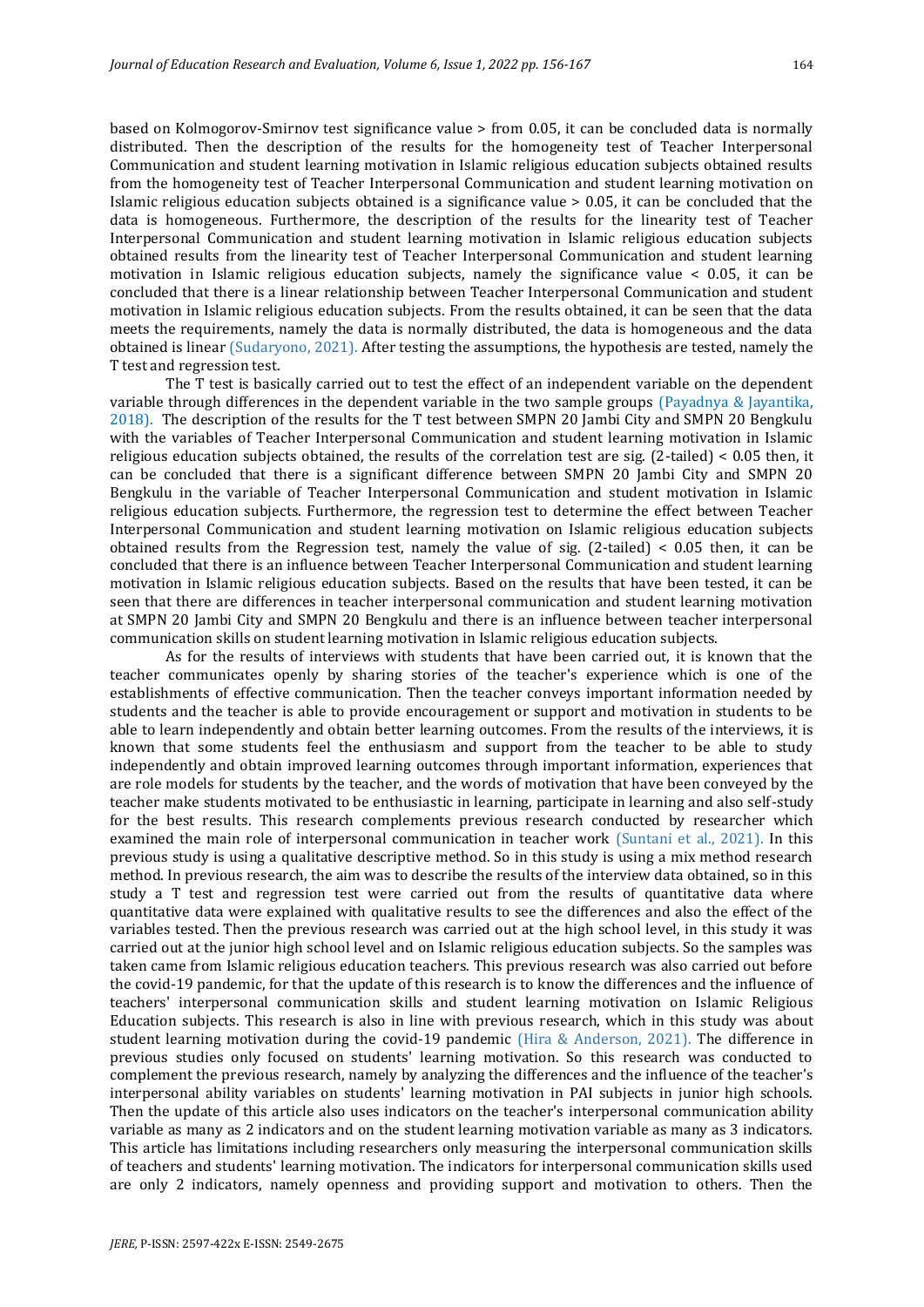indicators of student learning motivation used are still 3 which consist of interest and sharpness in learning, independent in learning and persistence in learning. And in this study the researchers also only focused on PAI learning at the junior high school level. It is recommended for further research to use or link the teacher's interpersonal communication ability variable with other variables, as well as use other indicators at the elementary or high school level and in other subjects.

#### **4. CONCLUSION**

From the results and discussions that have been described, it can be concluded that the results obtained from the descriptive test showed that the comparison with the good category at SMP 20 Jambi City was more dominant than the good category at SMP 20 Bengkulu. In the assumption test, it is known that the data is normally distributed, the data is homogeneous and there is a linear relationship. In the Ttest it was found that there was a significant difference between the teacher's Interpersonal Communication ability and students' learning motivation in Islamic religious education subjects during the COVID-19 pandemic in each school and there was a significant effect between Teacher Interpersonal Communication and student learning motivation in these subjects. Islamic religious education lessons during the pandemic. So that this research is important to do so that it can be a benchmark for teachers to be able to carry out good interpersonal communication with students in order to motivate students to get better learning outcomes, especially during the current pandemic. This article has limitations including researchers only measuring interpersonal communication skills, learning motivation and only focusing on learning Islamic Religious Education at the junior high school level. So here the researcher suggests for further research to generalize the research by using different variables, indicators and school levels.

## **5. REFERENCES**

- Afroni, S., & Triana, R. (2018). Komunikasi Pembelajaran Berbasis Al-Qur'an. *Edukasi Islami: Jurnal Pendidikan Islam*, *07*(02), 157–178. https://doi.org/10.30868/ei.v7i2.264.
- Ahmad, I. F., & Sukiman, S. (2019). Analisis Higher Order Thinking Skills (Hots) Pada Soal Ujian Akhir Siswa Kelas 6 Kmi Dalam Kelompok Mata Pelajaran Dirosah Islamiyah Di Pondok Modern Tazakka Batang. *Jurnal Pendidikan Agama Islam*, *16*(2), 137–164. https://doi.org/10.14421/jpai.2019.162-02.
- Alhothali, H. M. (2021). Inclusion Of 21 St Century Skills In Teacher Preparation Programs In The Light Of Global Expertise. *International Journal of Education and Practice*, *9*(1), 105–127. https://doi.org/10.18488/journal.61.2021.91.105.127.
- Aprianti, E. (2018). Pengaruh Komunikasi Interpersonal Dalam Kegiatan Mengajar Antara Guru Dan Murid Paud Pada Proses Pembentukan Karakter. *Tunas Siliwangi: Jurnal Program Studi Pendidikan Guru PAUD STKIP Siliwangi Bandung*, *4*(1), 1–9. https://doi.org/10.22460/ts.v4i1p1-9.716.
- Aprilia, F., Lustyantie, N., & Rafli, Z. (2020). The Effect of Reading Interest and Achievement Motivation on Students ' Discourse Analysis Competence. *Journal of Education and E-Learning Research*, *7*(4), 368–372. https://doi.org/10.20448/journal.509.2020.74.368.372.
- Asrial, A., Syahrial, S., Kurniawan, D. A., Subandiyo, M., & Amalina, N. (2019). Exploring obstacles in language learning among prospective primary school teacher. *International Journal of Evaluation and Research in Education*, *8*(2), 249–254. https://doi.org/10.11591/ijere.v8i2.16700.
- Baharun, H., & Awwaliyah, R. (2017). Pendidikan Multikultural dalam Menanggulangi Narasi Islamisme di Indonesia. *Jurnal Pendidikan Agama Islam (Journal of Islamic Education Studies)*, *5*(2), 224. https://doi.org/10.15642/jpai.2017.5.2.224-243.
- Bali, M. M. E. I., & Musrifah, M. (2020). The Problems of Application of Online Learning in the Affective and Psychomotor Domains During the Covid-19 Pandemic. *Jurnal Pendidikan Agama Islam*, *17*(2), 137–154. https://doi.org/10.14421/jpai.2020.172-03.
- Campbell, S., Greenwood, M., Prior, S., Shearer, T., Walkem, K., Young, S., Bywaters, D., & Walker, K. (2020). Purposive sampling: complex or simple? Research case examples. *Journal of Research in Nursing*. https://doi.org/10.1177/1744987120927206.
- Cortini, M. (2014). Mix-method research in applied psychology. *Mediterranean Journal of Social Sciences*. https://doi.org/10.5901/mjss.2014.v5n23p1900.
- Daniati, Ismanto, B., & Luhsasi, D. I. (2020). Upaya Peningkatan Motivasi dan Hasil Belajar Mahasiswa dengan Penerapan Model Pembelajaran E – Learning Berbasis Google Classroom pada Masa Pandemi Covid-19. *Jurnal Kependidikan: Jurnal Hasil Penelitian Dan Kajian Kepustakaan*, *6*(3), 601–608. https://doi.org/10.33394/jk.v6i3.2642.
- Demirdağ, S. (2021). Communication Skills and Time Management as the Predictors of Student Motivation.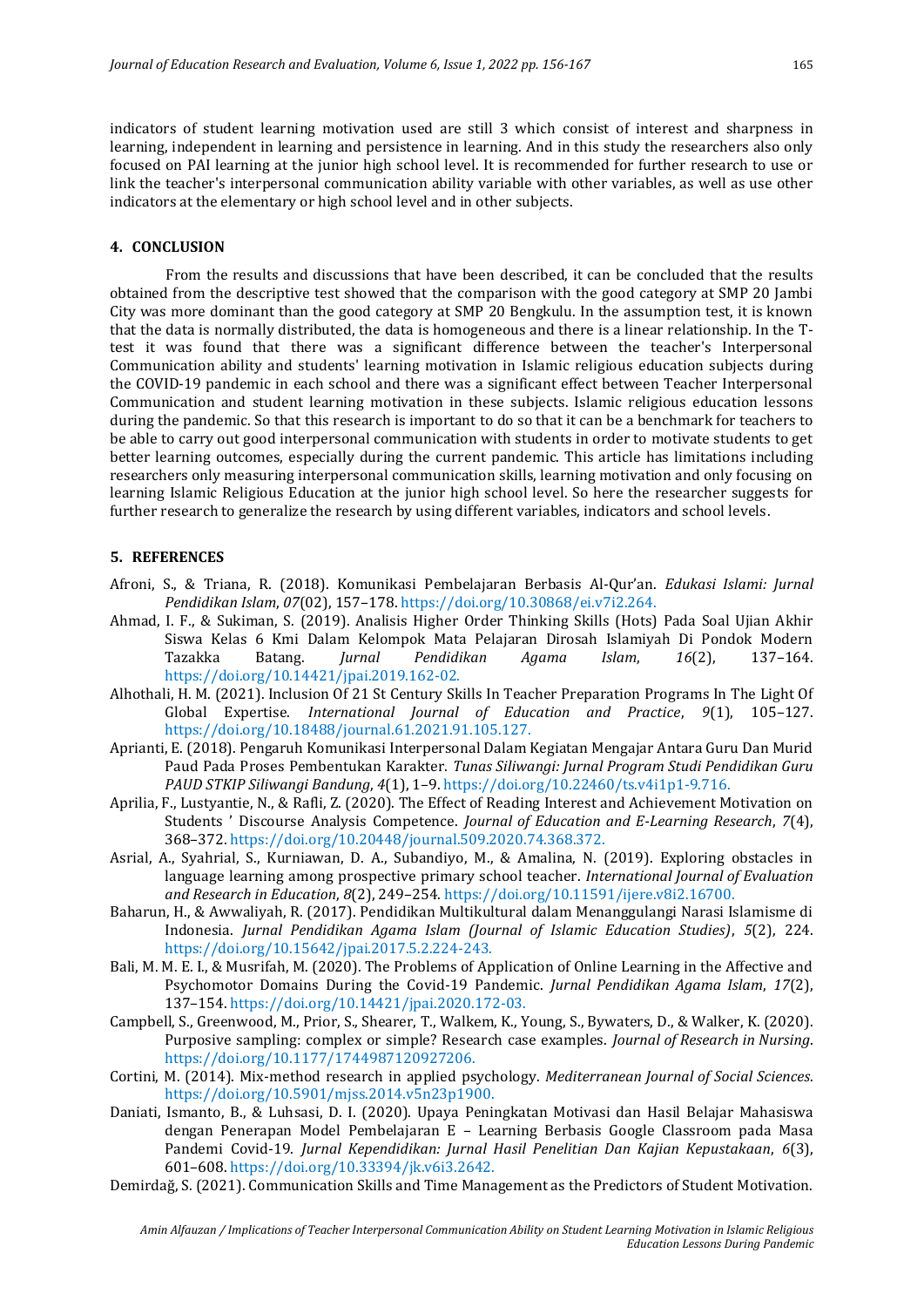*International Journal of Psychology and Educational Studies*, *8*(1), 38–50. https://doi.org/10.17220/ijpes.2021.8.1.222.

- Dietmaier, C. (2017). Deskriptive Statistik. In *Mathematik für Wirtschaftsingenieure*. https://doi.org/10.3139/9783446454477.014.
- Franco, E., Coterón, J., Huéscar, E., Antonio, J., & Moreno Murcia. (2019). A person-centered approach in physical education to better understand low-motivation students. *Journal of Teaching in Physical Education*. https://repositorio.comillas.edu/xmlui/handle/11531/37127.
- Güleç, S., & Leylek, B. Ş. (2018). Communication Skills of Classroom Teachers According to Various Variables. *Universal Journal of Educational Research*, *6*(5), 857–862. https://doi.org/10.13189/ujer.2018.060507.
- Hamid, A. (2018). Peranan Pendidikan Agama Islam Dalam Mengembangkan Fitrah Beragama. *Pendidikan Agama Islam*, *151*–*02*, 41. http://etd.iain-padangsidimpuan.ac.id/1131/.
- Hamidi, N. (2018). Pengembangan Media Pembelajaran Interaktif Pendidikan Agama Islam Berbasis Adobe Flash Professional Cs6 Untuk Mendukung Implementasi Kurikulum 2013. *Jurnal Pendidikan Agama Islam*, *14*(1), 109–130. https://doi.org/10.14421/jpai.2017.141-07.
- Hariri, H., Karwan, D. H., Haenilah, E. Y., Rini, R., & Suparman, U. (2020). European Journal of Educational Research. *European Journal of Educational Research*, *10*(1), 39–49. https://doi.org/10.12973/eujer.10.1.39.
- Herliandry, L. D., & Suban, M. E. (2020). *Jurnal Teknologi Pendidikan Pembelajaran Pada Masa Pandemi Covid-19*. *22*(1), 65–70. https://doi.org/10.21009/jtp.v22i1.15286.
- Hidayat, T., & Syafe'i, M. (2018). Filsafat Perencanaan Dan Implikasinya Dalam Perencanaan Pembelajaran Pai Di Sekolah. *Lentera Pendidikan : Jurnal Ilmu Tarbiyah Dan Keguruan*, *21*(2), 188. https://doi.org/10.24252/lp.2018v21n2i5.
- Hira, A., & Anderson, E. (2021). Motivating Online Learning through Project-Based Learning During the 2020 COVID-19 Pandemic. *COVID-19: Education Response to a Pandemic*, *9*(2), 93–110. https://eric.ed.gov/?id=EJ1291884.
- Hornstra, L., Kamsteeg, A., Pot, S., & Verheij, L. (2018). A dual pathway of student motivation : Combining an implicit and explicit measure of student motivation. *Frontline Learning Research*, *6*(1), 1–18. https://doi.org/10.14786/flr.v6i1.305.
- Jailani, J., Sugiman, S., & Apino, E. (2017). Implementing the Problem-Based Learning in Order to Improve the Students ' HOTS and Characters. *Jurnal Riset Pendidikan Matematika*, *4*(2), 247–259. https://doi.org/10.21831/jrpm.v4i2.17674.
- John W Creswell. (2014). *Research Design, Qualitatives, Quantitative, and Mixed Methods Approcahes (Fourth Edition)*. Sage Publications.
- Johnes, J., Portela, M., & Thanassoulis, E. (2017). Efficiency in education. *Journal of the Operational Research Society*, *68*(4), 331–338. https://doi.org/10.1057/s41274-016-0109-z.
- Juwıta, W., Salim, A., & Winarno, W. (2018). Students' Tolerance Behavior in Religious-Based Primary School: Gender Perspective. *International Journal of Educational Research Review*, *3*(3), 51–58. https://doi.org/10.24331/ijere.426255.
- Kasmawati, & Desy Sulung Saputri. (2021). Sikap Bahasa Masyarakat Dusun Mangento Desa Pattontongan Terhadap Penggunaan Bahasa Indonesia. *Jurnal Onoma: Pendidikan, Bahasa, Dan Sastra*. https://doi.org/10.30605/onoma.v7i1.623.
- Marisa, C., Firtiyanti, E., & Utami, S. (2018). Hubungan Pola Asuh Orangtua dengan Motivasi Belajar Remaja. *Jurnal Konseling Dan Pendidikan*, *6*(1), 25–32. https://doi.org/10.29210/118700.
- Mataputun, Y., & Saud, H. (2020). Analisis komunikasi interpersonal dan penyesuaian diri remaja. *Jurnal Konseling Dan Pendidikan*, *8*(1), 32–37. https://doi.org/10.29210/140800.
- Misnah. (2019). Jurnal Teknologi Pendidikan. *Jurnal Teknologi Pendidikan*, *21*(1), 42–55. https://doi.org/10.21009/jtp.v21i1.10520.
- Muslimin, Indaryanti, & Susanti, E. (2017). Pembelajaran Matematika Dengan Model Reciprocal Teaching Untuk Melatih Kecakapan. *Jurnal Pendidikan Matematika, 11*(1). https://doi.org/10.22342/jpm.11.1.4682.1-14.
- Nasution, H. A., & Suyadi, S. (2020). Pembelajaran Pendidikan Agama Islam Humanistik dengan Pendekatan Active Learning di SDN Nugopuro Gowok. *Jurnal Pendidikan Agama Islam*, *17*(1), 31– 42. https://doi.org/10.14421/jpai.2020.171-03.
- Nurhayati. (2014). Motivasi Belajar Pendidikan Agama Islam Di Sma Negeri 1 Belawa Kab. Wajo (Perspektif Teori Arcs). *Lentera Pendidikan*, *17*(2), 272–280. https://doi.org/10.24252/lp.2014v17n2a9.
- Paepe, L. De, Brussel, V. U., Zhu, C., Brussel, V. U., & Depryck, K. (2018). *Online Language Teaching : Teacher Perceptions of Effective Communication Tools , Required Skills and Challenges of Online Teaching*